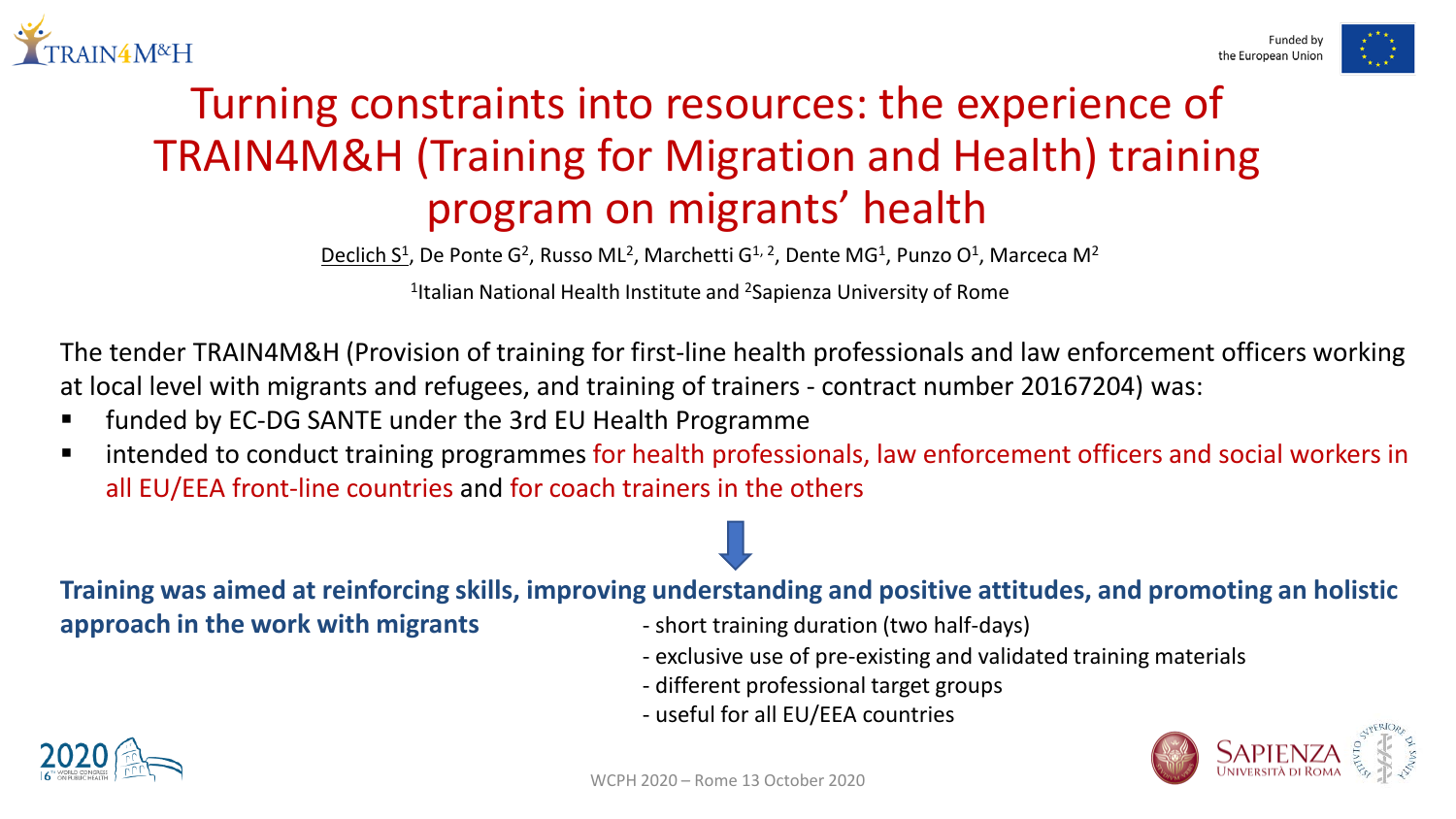

Funded by the European Union

## Expert Group  $-1$ <sup>st</sup> consultation (June  $-$  July '18)

#### **DEFINITION OF TARGET GROUP**

•**Frontline health professionals** •**Frontline law enforcement officers or professionals with equivalent functions** •**Frontline social workers** •**Coach trainers** 

#### **TARGET GROUPS' CHARACTERISTICS AND TRAINING NEEDS**

•**Working conditions** •**Subjective health** •**Case management of migrants** •**Expressed training needs** •**Training received/Health knowledge, attitudes and practice**

#### **OBJECTIVES OF THE TRAINING PROGRAMME**

**TABLE OF CONTENTS Module s-Units Related objectives**

**Process to identified reference materials EQUI-HEALTH; MEM-TP; CARE; PHBLM; RE-HEALTH; MIG-H TRAINING**





**Mandate**

Mandate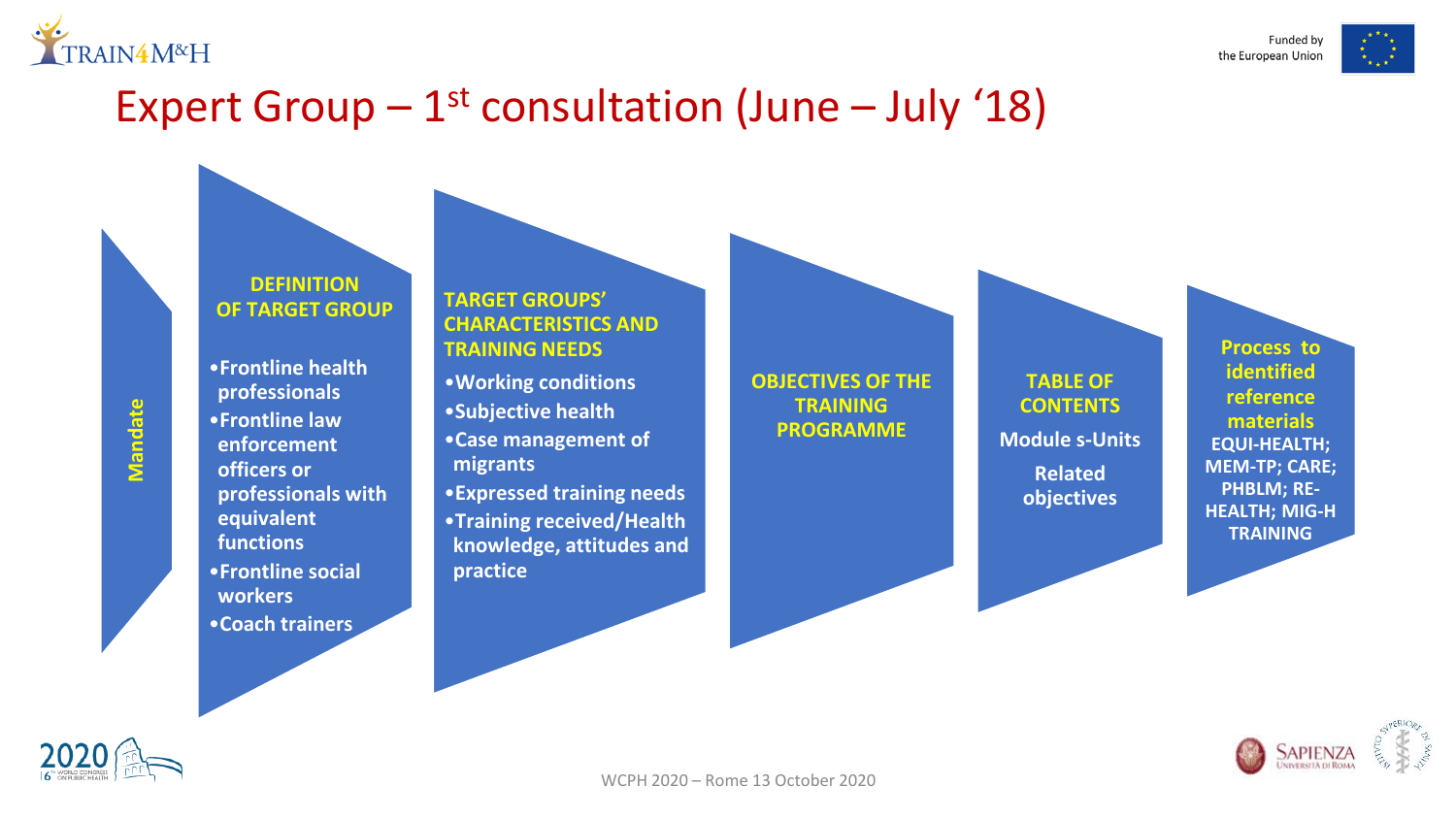



## Expert Group  $-2<sup>nd</sup>$  consultation (Aug '18) Methodological approaches

- **Adapting to national, local and professional contexts** is key to a successful uptake of the training in different countries
- Migrant's health is an **interdisciplinary domain**, which requires an interdisciplinary approach and multi-professional classes.
- The **training process** must focus on the professional experience and expertise of the participants, aiming at finding the right balance between didactic methodologies and their respective levels of interactivity



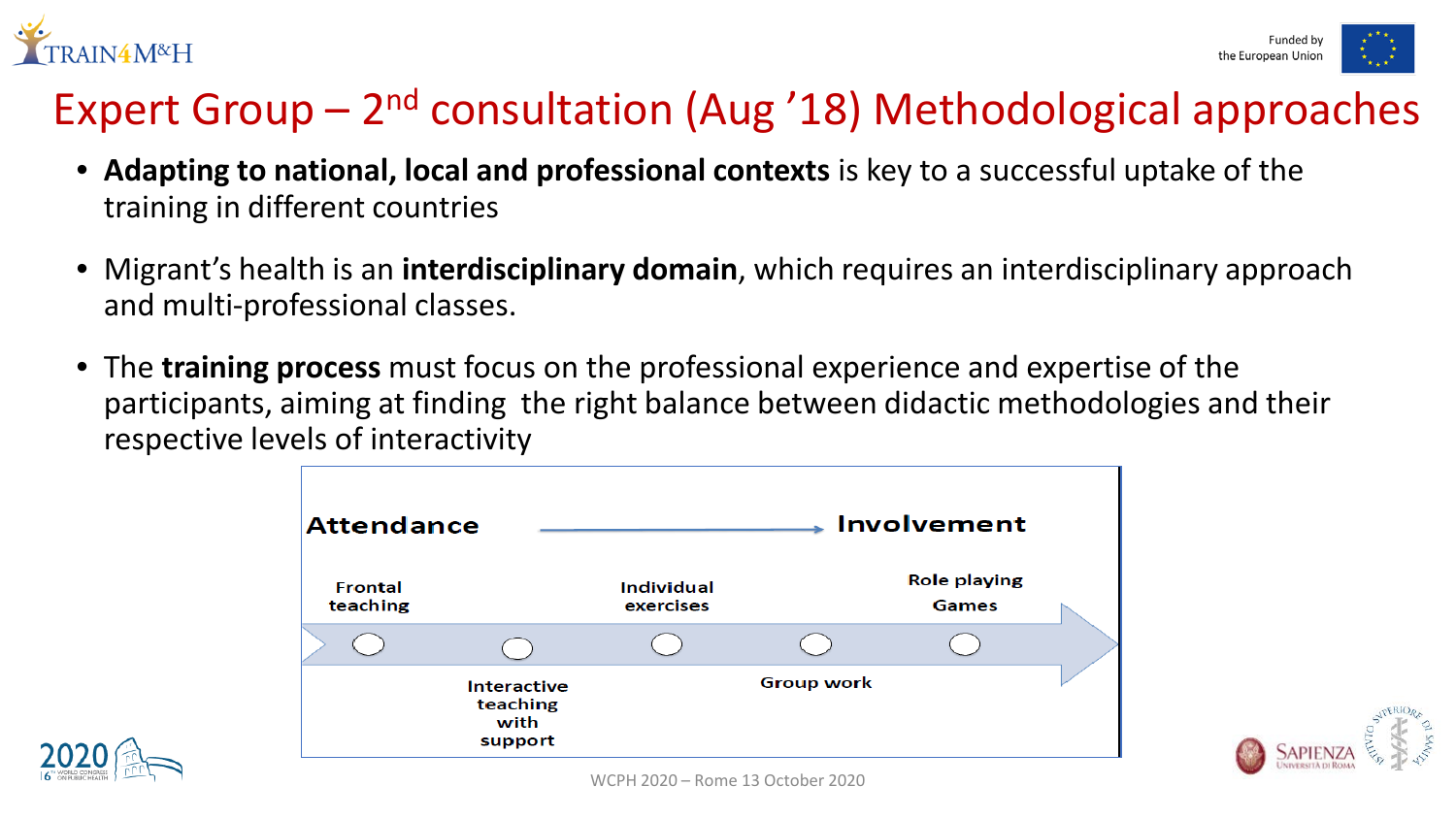